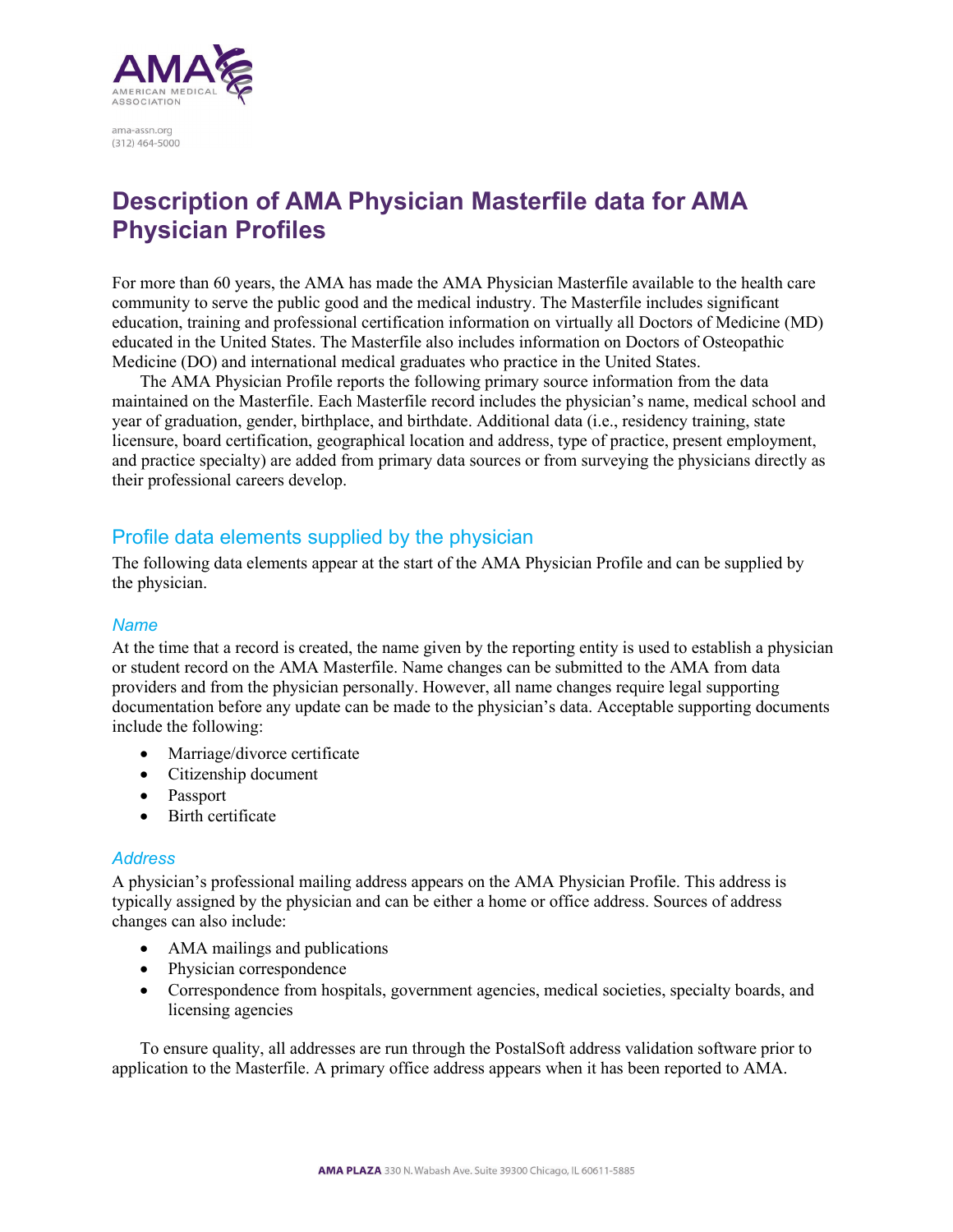# *Telephone number*

The Masterfile maintains physician office and fax telephone numbers. These numbers are routinely screened to ensure valid area code and three-digit exchange.

## *Birthdate*

A physician's date of birth is collected by the AMA through a variety of sources, including information received directly from the physician, medical and training institutions, state/federal agencies, and the Education Commission on Foreign Medical Graduates (ECFMG). Supporting documents such as passport and birth certificate are required for changes to physician data.

## *Major professional activity*

Major professional activity (MPA) classifications are determined by the combination of type of practice and present employment as reported by physicians , through other channels of communication with the AMA, or by AMA business rules regarding type of practice, present employment, MPA, and selfdesignated practice specialty. MPA categories and values maintained in the Masterfile include:

- Patient care activities
	- Office-based practice
	- **Hospital-based full-time physician staff**
	- **Hospital-based resident**
	- **Locum Tenens**
- Nonpatient care activities
	- **Administration**
	- **Medical teaching**
	- Research
	- Other activities (such as physicians employed by insurance carriers, pharmaceutical companies, corporations, voluntary organizations, medical societies, associations, grants, foreign countries, etc.)
	- $\blacksquare$  Inactive
	- Not classified

## *Self-designated practice specialty*

Physicians may report their self-designated practice specialties (SDPS). The AMA currently has a primary SDPS for more than 99.8% of physicians who have completed their postgraduate training and 97% of all active physicians. Self-designated practice specialties listed on the AMA Physician Masterfile do not imply recognition or endorsement of any field of medical practice by the association, nor does it imply certification by a member medical specialty board of the American Board of Medical Specialties or that the physician has been trained or has special competence to practice the SDPS.

# Profile data elements verified with the primary source

The remaining data elements on an AMA Physician Profile are verified directly with the primary source and cannot be supplied or changed by the physician. If data is not provided to the AMA by the primary source, the words "NO DATA REPORTED AT THIS TIME" will display within the respective Profile section.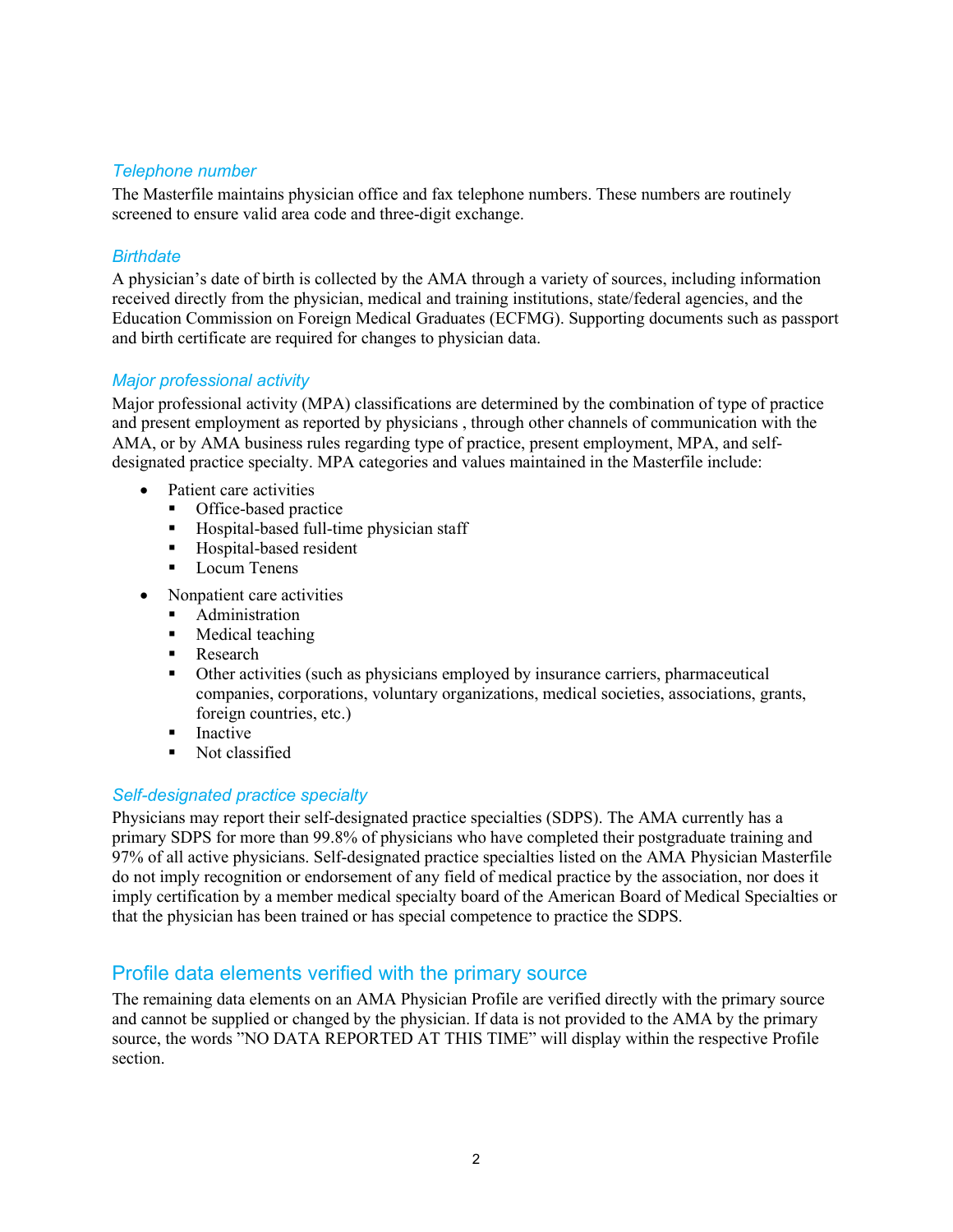#### *Medical schools attended, degree awarded/not awarded indicator, year of graduation*

Medical school information includes all schools attended. US medical school information is verified directly from the school. In some instances, a medical school will designate the National Student Clearinghouse (NSC) as its verification agent. Instances of verification by NSC are indicated on an AMA Profile when applicable.

*Degree awarded* verifies whether the school awarded a medical degree and is populated by one of the following values: "Yes," "No," "Enrolled," and "5th Pathway." (The *degree awarded* value of "5th Pathway" applies to that US medical school where a foreign-trained physician completed supervised clinical work. An AMA Profile will also include a separate school record for the foreign medical school from where the physician originally graduated. AMA discontinued the Fifth Pathway program in 2009.)

*Degree type* awarded by the school is populated with either a value of "MD" or "DO."

*Enrollment date* is understood to mean the date a student begins a pre-matriculation program, attends orientation immediately preceding enrollment, or becomes enrolled in classes at a medical school. Enrollment date is included on the AMA Profile when reported by the school. Date information provided by primary sources does vary so not all dates may be reported or displayed with month and year. Enrollment date for international medical graduates is never reported to AMA.

The *degree date* on an AMA Profile is understood to mean the date a physician is awarded (or projected to be awarded) his/her degree upon completion of the degree program. A year is always reported by the medical school and shown on the profile; the month in which the degree was awarded is included only when provided by US schools.

#### *Current and/or prior graduate medical training provided by ACGME-accredited programs only*

The Profile lists only training programs that have been accredited by the Accreditation Council for Graduate Medical Education (ACGME). The AMA Profile does not include non-ACGME accredited training programs, and the absence of such does not necessarily indicate a gap in training. Training performed in Canada or at an accredited US osteopathic institution is updated only upon verification by the program, and such training is accepted as equivalent to training performed at an ACGME-accredited program by US licensing authorities.

A *sponsoring institution* is defined as the institution (e.g., a university, medical school, hospital, school of public health, health department, public health agency, organized health care delivery system, medical examiner's office, consortium, or educational foundation) that assumes the ultimate responsibility for a graduate medical education (GME) program. ACGME-accredited GME programs must operate under the authority and control of a sponsoring institution, which must be appropriately organized for the conduct of GME in a scholarly environment and committed to excellence in both medical education and patient care. A sponsoring institution must be in substantial compliance with the ACGME Institutional Requirements and must ensure that its ACGME-accredited programs are in substantial compliance with the Institutional, Common, and specialty-specific Program Requirements. The sponsoring institution on an AMA Profile reflects the program, not the actual physical location of that training. For example, a resident may train at Grady Hospital in Atlanta, but the sponsor of that program is Emory University. The GME segment would reflect Emory University on the AMA Profile. The sponsoring state relates back to the sponsoring institution.

A *program name* is only reported for graduate medical training received in 2010 and later years. Program name is assigned by ACGME and is reflective of the sponsoring institution with which the program is associated.

The *specialty* in which the physician trained in the program is indicated on the Profile. Specialty is followed by explanation of the *training type* only for training received in 2016 and later years. Training type can be populated with one of two values: "Specialty" (meaning a residency program) or "Subspecialty" (meaning a fellowship program).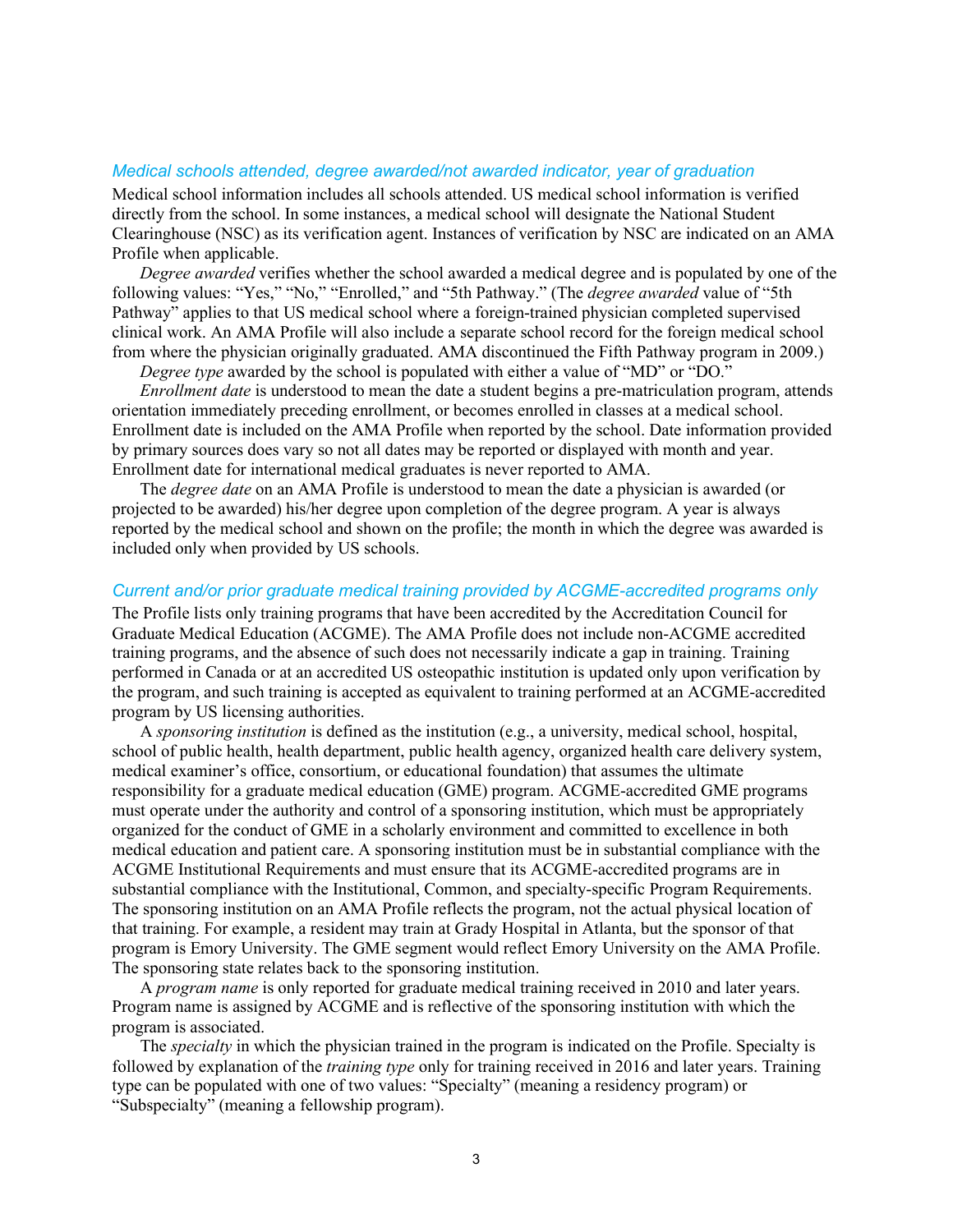The majority of training programs are on a July to June cycle. **The AMA reverifies the training information each year a resident is actively training at a program until their training has been completed.** Re-verification activities include a postgraduate medical training survey made available to GME program directors in July of each year. The vast majority of programs (80%) respond to the online survey by the end of October, the final survey response rate is typically 97%.

The verification status for GME data may display in one of the following ways:

- "Completed" indicates that the training has been completed in its entirety and verified with the program.
- "Training in Progress" indicates the training has a future completion date and is verified as in progress.
- "Verification of Completion in Progress" indicates the training has a past completion date and was verified as in progress but the program has not yet verified completion.
- "Partially Completed" indicates the training is verified as partially completed but the physician either changed programs or did not complete the training.

#### *License(s)*

Licensure data is obtained on a varied schedule based on the business rules and capabilities of each of the individual boards. The vast majority of states provide information monthly or quarterly. Current and historical licensure data is on the Profile.

The *License Number* on an AMA Profile represents the full number as reported by the board to AMA. *Degree (MD/DO)* indicates that either a "MD" or "DO" license was issued. In specific circumstances, a physician may have more than one license in a given state.

*Locale* indicates the state or US territorial board that issued the medical license. All values are abbreviated using postal abbreviations.

*Date Granted* on the Profile is the date the license was initially granted by the licensing authority.

*Expiration Date* and *Renewal Date* are listed as reported by the licensing authority. The majority of the licensing authorities require that practicing physicians renew their state registration each year or every two years; a few states have longer registration intervals. More than 99.8% of all active licenses on the AMA Physician Masterfile have an expiration or renewal date. Not all boards maintain or provide full date values. In instances where a specific month and day are not reported by a board, a default value of "01" is used. For example, a record with a date of 01/01/1978 uses the default value since the true month and day were not reported.

*Status* may display one of the following values: "Active" or "Inactive." When a board has not provided current information, the value is displayed as "Unknown." If a physician has decided not to reregister a state license, the license status will be reported as inactive by the board. A license will also be reported as inactive if the license has been suspended or revoked by the board. In some states, inactive licenses are issued to physicians who want to maintain licensure in that state though they are currently practicing in another state.

Values for *License Type* include "Unlimited," "Limited," "Resident," and "Temporary." Each state has varying requirements prior to issuing a physician an unlimited (that is, full and unrestricted) license. For the most part, an unlimited license allows the physician to practice medicine as defined by the State's Medical Practice Act. Nearly all boards issue educational licenses, permits, certificates, or registration to resident/fellow physicians in graduate medical education programs. For many of these boards, residents/fellows must obtain a new permit or license when changing residency/fellowship programs within a state. Most boards issue non-educational temporary permits, limited and temporary licenses for the practice of medicine. Awarding of these licenses may be contingent on certain requirements,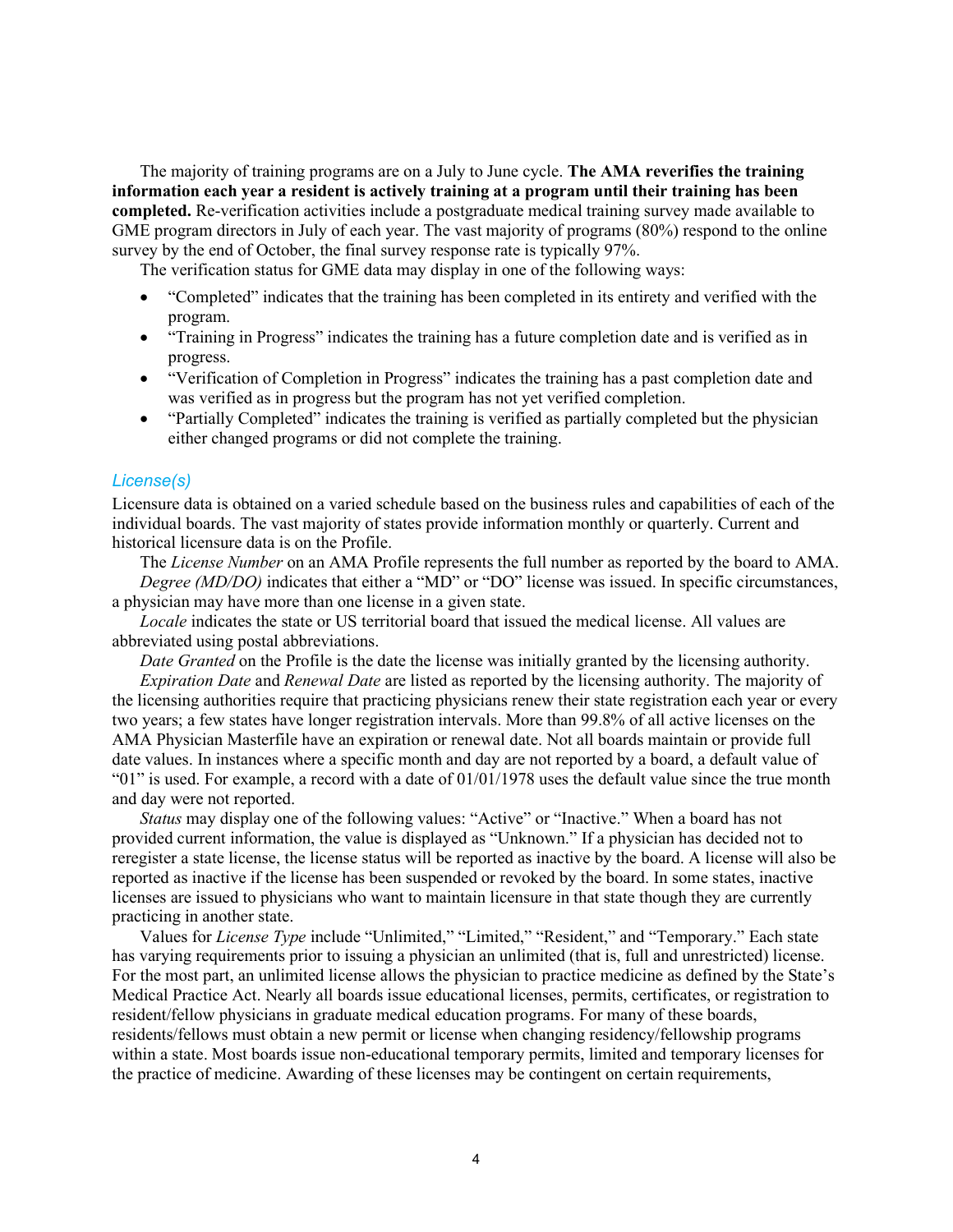depending on the given jurisdiction. The terms for the issuance of such licenses can vary but, in general, they must be renewed once a year with stipulated maximum number of renewals allowed.

*Last Reported* is a date that reflects the last time that data pertaining to a record was provided to the AMA from the individual licensing board. If the value of the *Status* is "Unknown," a date will not be displayed for *Last Reported*.

*Name on License* reflects the name that the physician used when applying for the medical license. This information comes to AMA from the boards. A number of records with a *Status* of "Inactive" present the value "NRT" (an abbreviation for "Not reported") instead of a name due to the historical nature of the record.

#### *Licensure disciplinary actions*

Disciplinary actions (current and historical) by a State Licensing Board are indicated in the section of the Profile titled *Action notifications reported to the AMA.* The type of action taken varies. Action details, including information regarding type of action taken, must be obtained directly from the licensing jurisdiction.

#### *Educational Commission for Foreign Medical Graduates certification*

Educational Commission for Foreign Medical Graduates (ECFMG) certification provides assurance to directors of ACGME-accredited residency and fellowship programs and to the people of the United States that graduates of foreign medical schools have met minimum standards of eligibility required to enter such programs. ECFMG certification is also a prerequisite for licensure to practice medicine in most states and is one of the eligibility requirements to take Step 3 of the United States Medical Licensing Examination.

The ECFMG applicant identification number that appears on the Profile does not imply current ECFMG certification status. The ECFMG Certification Verification Service is available [online.](https://cvsonline2.ecfmg.org/)

#### *US Drug Enforcement Administration*

US Drug Enforcement Administration (DEA) Registration data is received twice per month.

To comply with longstanding AMA policy regarding the confidentiality of DEA registration numbers (H-100.982), an AMA Profile only displays the last three characters of a DEA number as provided by the DEA.

*Business Activity* distinguishes registrants under set categories and further defines them by subcategories. Physicians—as well as dentists and veterinarians—fall in category C. Subcategories associated with category C indicate whether a physician (or other practitioner) has a connection to the military, Department of Defense, or federal organization. Subcategories also identify those physicians who hold a DEA DATA waiver.

*Activity* indicates whether a registrant is authorized to handle the controlled substances listed in the *Drug Schedule.* It is possible that a record may show an expired date yet still possess an "Active" status. The DEA notes that this occurs when the registration is under an administrative hold.

*Payment Indicator* will display a value of "Paid" when the physician has paid the application fee to obtain a DEA registration certificate. An "Exempt" value is displayed for physicians who are officials of a federal or state agency or of a political subdivision or agency and, therefore, exempt from the application fee. If a physician with an exempt status enters into private practice, s/he must pay for a new DEA registration.

Values for *Expiration Date, Last Reported,* and *Address* are displayed as reported by the DEA.

As noted on the Profile, many states require their own controlled substances registration/license, and the AMA does not maintain this information.